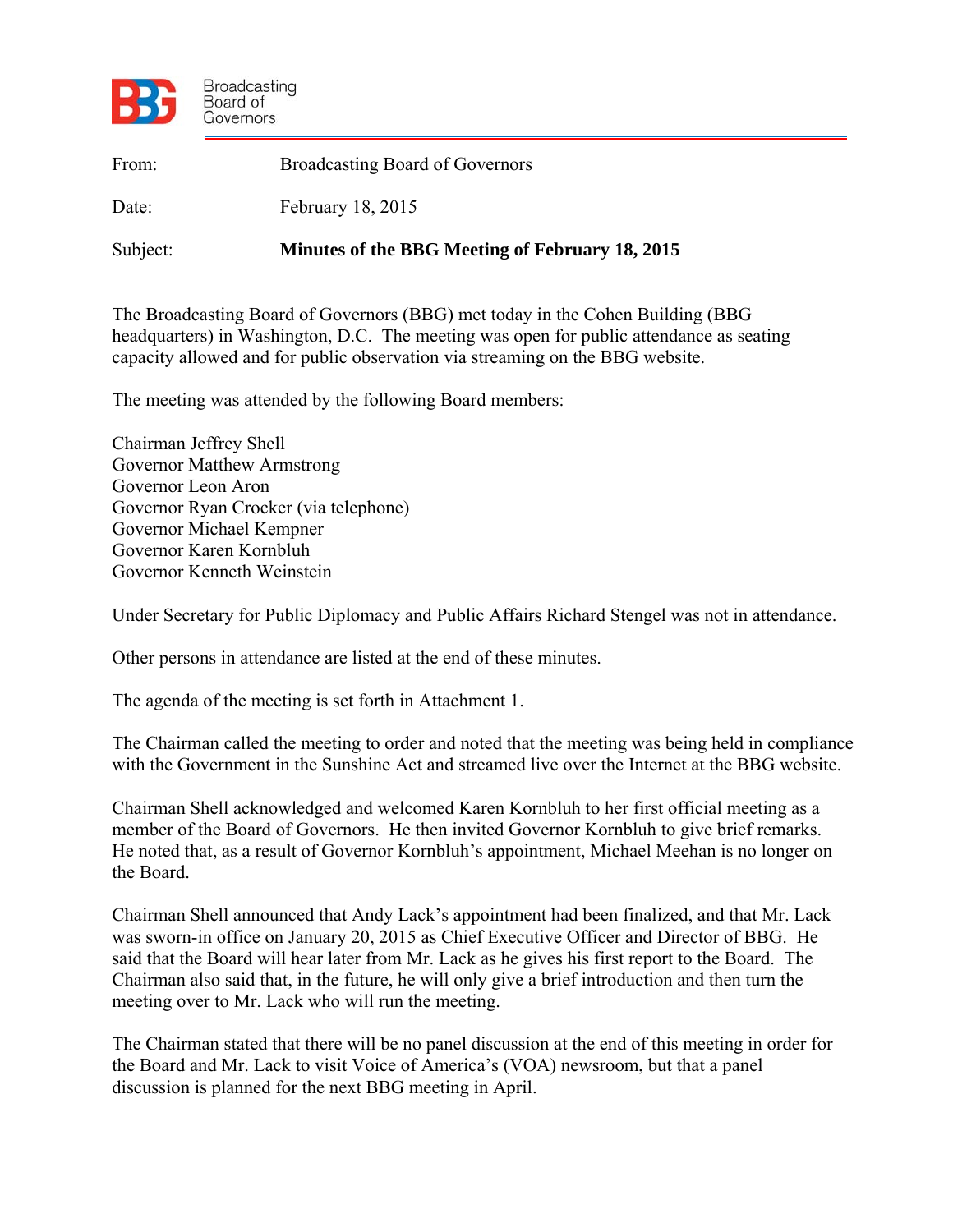press. He highlighted the following incidents: (1) On December 26, Azerbaijani police raided Chairman Shell reported on the threats that BBG journalists have faced, especially in Azerbaihan, since the last Board meeting. He noted that the BBG networks operate in media environments where authoritarian countries, struggling to control both information and their citizens, seek to censor objective voices and crack down on civil society, including independent and closed Radio Free Europe/Radio Liberty's (RFE/RL) bureau in Baku, and that the bureau remains closed today while several staff members had left Azerbaijan; (2) Khadija Ismayilova, an investigative journalist and RFE/RL contributor, remains in jail and that new charges brought against Ms. Ismayilova on February 13 could result, if convicted, in a maximum imprisonment of 12 years, and on behalf of the Board, the Chairman called on Azeri authorities to permit the bureau to reopen, release Ms. Ismayilova, and halt the harassment of RFE/RL journalists and their families; (3) RFE/RL's Ukrainian Service continues to suffer intimidation and harassment in Ukraine; (4) several Radio/TV Martí reporters' equipment had been confiscated by authorities; (5) the family of a Uyghur Service reporter of Radio Free Asia continues to be harassed and imprisoned in China; and (6) Bashar Fahmi, a correspondent of Alhurra, has not been seen or heard from since his disappearance over two years ago during a reporting trip in Aleppo, Syria, and on behalf of the Board, the Chairman called on anybody who has information on Mr. Fahmi's whereabouts to step forward.

Moving to Board business, the Chairman stated that the presence of five or more Governors satisfies the Board's quorum requirement, and that the Board may conduct business based on majority vote, a quorum being present. He noted that the Board members had received by email materials for the consent agenda, and that he had not received comments from any Governors.

Chairman Shell described the three items for Board consideration as part of the consent agenda: (1) Minutes of December 18, 2014 meeting; (2) Resolution honoring Governor Michael Meehan; and (3) Resolution on revised BBG meeting dates in 2015. There being no comments, Governor Weinstein made a motion to adopt the consent agenda. Governor Aron seconded. The Board passed the consent agenda unanimously. The Chairman noted that, after consulting with Mr. Lack on the meeting locations, the Board will meet in Prague, Czech Republic in 2015 and in Miami, Florida in 2016, alternating between Miami and Prague each year.

In accordance with the Board's prior protocol for allowing members of the public to speak at meetings, the Chairman announced that Ann Noonan, Co-founder and Executive Director of Committee for U.S. International Broadcasting and Karl Altau, Joint Baltic American National Committee, had registered to address the Board; however, both were unable to attend the meeting due to inclement weather.

The Board took a short recess and reconvened for a review of the Voice of America (VOA) led by VOA Director David Ensor.

Following the VOA review, Chairman Shell announced that the next Board meeting will be held at BBG headquarters in Washington, D.C., on April 29, 2015. The meeting will include a review of the Office of Cuba broadcasting.



**Broadcasting** Board of  $Page # 2$  Adopted 04/29/2015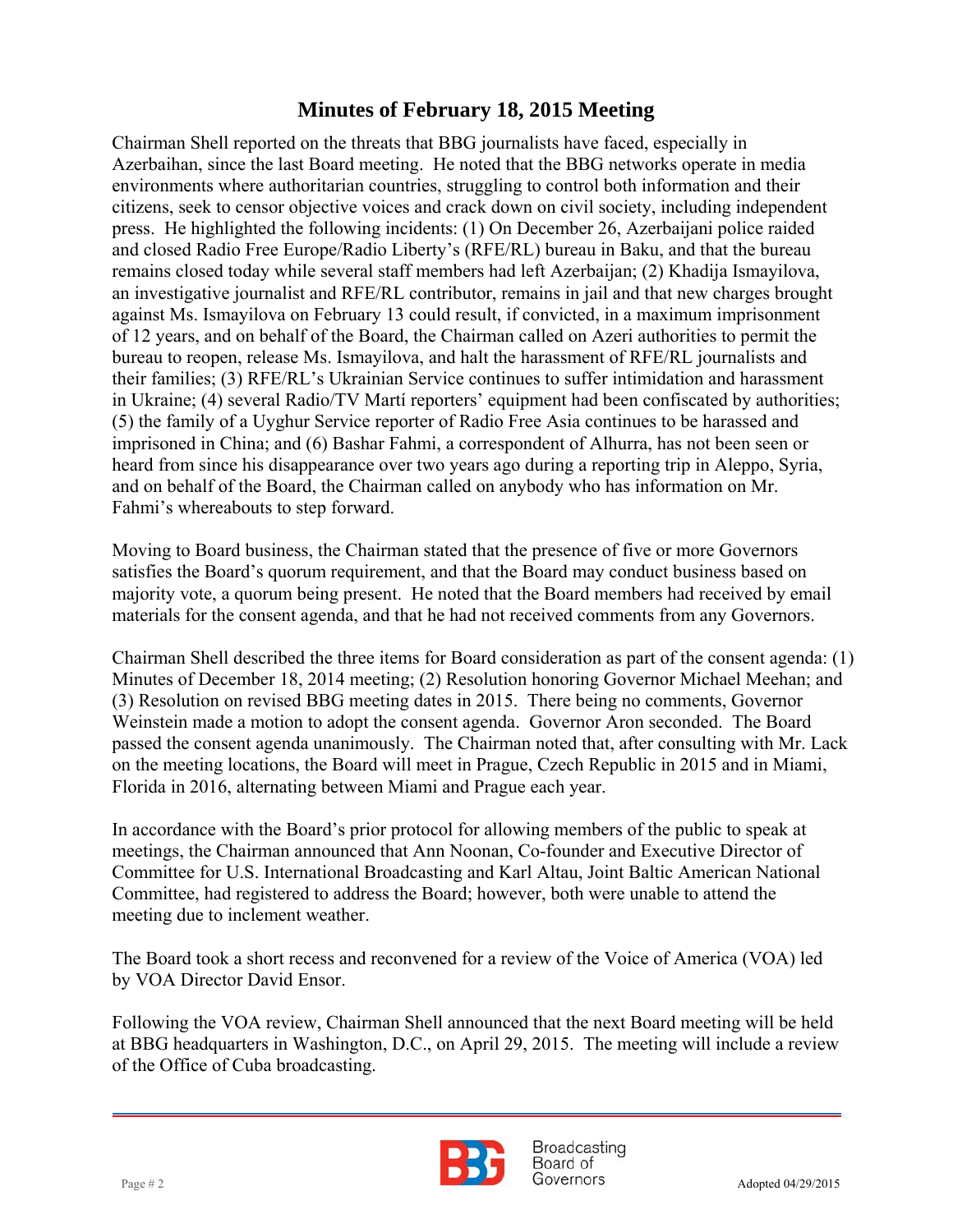translation services and solutions so that international news is more quickly translated into At the Chairman's invitation, CEO and Director Andy Lack gave his report. Among other things, Mr. Lack stated that he believes it is extremely important to get out in the field to see the BBG's mission in action in order to truly understand the degree of the mission's significance. Mr. Lack said that he hopes to announce at the next meeting, the timetable and a plan for new English and then placed on the VOA website. He stated that he intends to address broadcast clearance issues and will be in negotiations to address them. He suggested that since San Francisco is the epicenter of innovation and technology in the U.S., if not the world, and it would make the BBG much stronger if it were geographically positioned there, as opposed to Los Angeles.

Chairman Shell then expressed his full confidence in the Board and Mr. Lack's leadership, and that he expects great things to come.

The Broadcasting Board of Governors agreed to the following decision elements (all decisions were adopted by a unanimous vote unless otherwise indicated):

- 1. Adoption of Minutes of December 18, 2014. The Board adopted the minutes of the October 30, 2014 meeting of the plenary Board as set forth in Attachment 2.
- 2. Resolution Honoring Michael Meehan. The Board adopted the resolution honoring Michael Meehan as set forth in Attachment 3.
- 3. Resolution on Revised BBG Meeting Dates in 2015. The Board adopted the resolution on revised BBG meeting dates in 2015 as set forth in Attachment 4.

Other Attendees:

The following persons were also present during all or part of the meeting: BBG CEO and Director Andy Lack; Executive Director Suzie Carroll; Acting Chief Financial Officer (CFO) Andre Mendes; IBB Director of Global Strategy Robert Bole; General Counsel and Board Secretary Paul Kollmer-Dorsey; Director of Board Operations Oanh Tran; Director of Public Affairs Letitia King; Dan Dzara, Assistant General Counsel (Technology and Operations Support); David Ensor, Director of the Voice of America; Kelu Chao, VOA Associate Director for Language Programming and Acting Chief of Staff; Scott Stearns, VOA Correspondent at State Department; Mark Prahl, VOA Associate Director for Operations; Kevin Lynch, VOA Senior Editor for the Office of Language Programming; Sheila Gandji, VOA Director of Global English; Matthew Baise, VOA Director of Digital Strategy; Alberto Pimienta, VOA Spanish Service; Vincent Makori, VOA English to Africa Service; Setareh Sieg, VOA General Manager of Persian News Network; Tatiana Vorozhko, VOA Ukrainian Service; Dakhil Elias, VOA Kurdish Service; Kristy Hays, IBB Supervisory Management and Program Analyst; Carlos Garcia-Perez, Director of the Office of Cuba Broadcasting; John Giambalvo, Interim Manager for RFE/RL; Libby Liu, President of Radio Free Asia (RFA); Bernadette Burns, RFA General Counsel; Brian Conniff, President of the Middle East Broadcasting Networks; Dan Sreebny, Senior Advisor for BBG, Office of the Under Secretary for Public Diplomacy & Public Affairs; and Mary DeBree, Office of the Under Secretary for Public Diplomacy & Public Affairs.



**Broadcasting** Board of Page # 3 Adopted 04/29/2015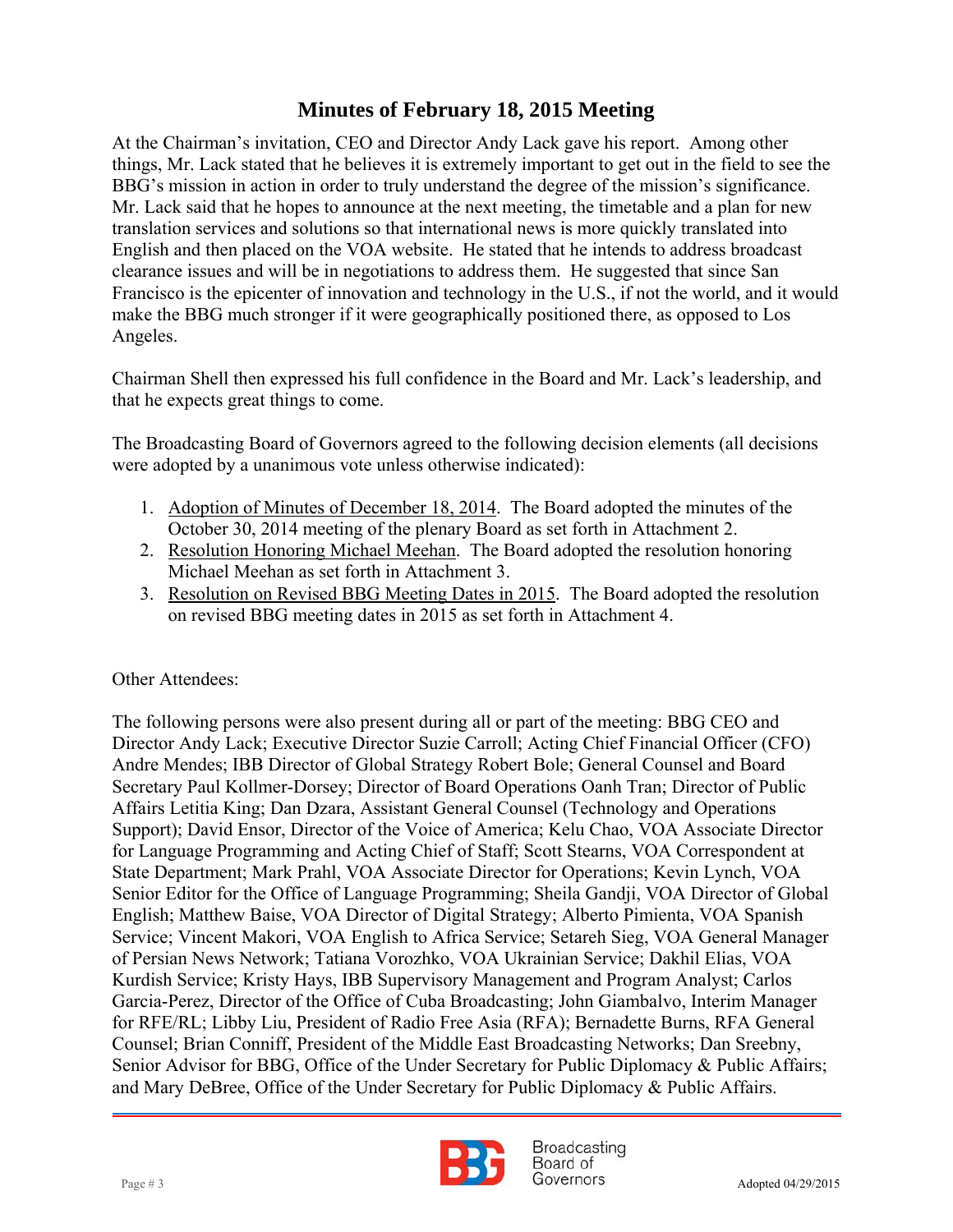Approved:

 $\overline{a}$ Jeffrey Shell Chairman

Witnessed:

 $\mathcal{L}_\text{max}$ Paul Kollmer-Dorsey Board Secretary

 $\mathcal{L}_\text{max}$  , where  $\mathcal{L}_\text{max}$  , we have the set of  $\mathcal{L}_\text{max}$ 

Attachments:

- 1. Agenda for February 18, 2015 Meeting
- 2. Minutes of the December 18, 2014 Board Meeting
- 3. Resolution Honoring Michael Meehan
- 4. Resolution on Revised BBG Meeting Dates in 2015

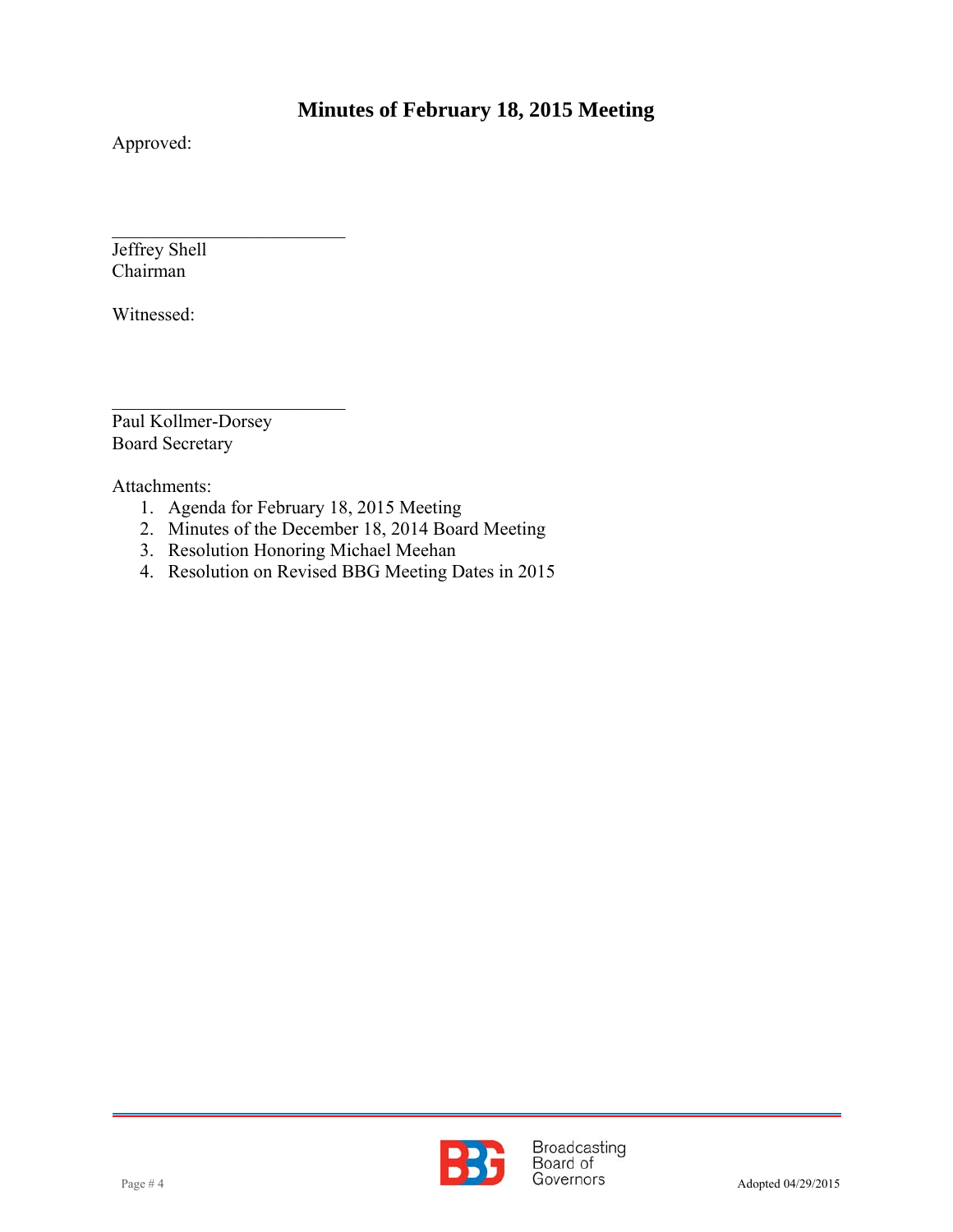#### **ATTACHMENT 1**

# **BROADCASTING BOARD OF GOVERNORS**

**February 2015 Meeting Agenda** 

**(ALL MEETINGS ARE AT THE COHEN BUILDING, UNLESS OTHERWISE NOTED.)**

#### **Wednesday, February 18**

#### **9:00 - 11:30 Broadcasting Board of Governors' Open Meeting (BBG-IBB Conference Room)**

Chairman's Remarks

- A. Consent Agenda
	- Minutes of December 18, 2014 Meeting
	- Resolution Honoring Michael Meehan
	- Resolution on Revised BBG Meeting Dates in 2015
- B. CEO & Director's Report
- C. Public Comment

#### **9:30 Break**

#### **9:45 - 11:30 BBG Open Meeting Continued**

- D. Voice of America Review
- E. Other Items for Consideration at Next Board Meeting

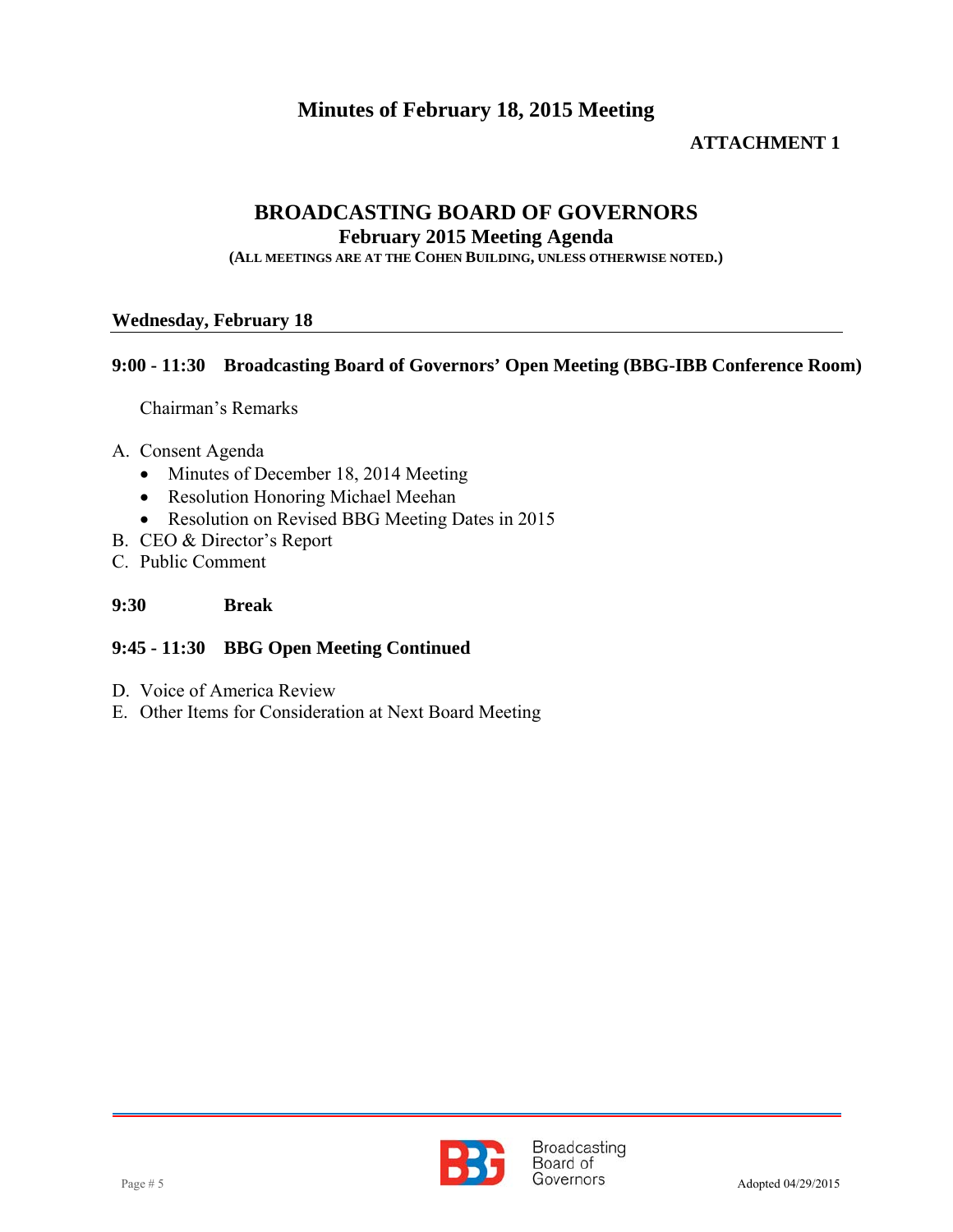#### **ATTACHMENT 2**

From: Broadcasting Board of Governors

Date<sup>-</sup> December 18, 2014

Subject: **Minutes of the BBG Meeting of December 18, 2014**

The Broadcasting Board of Governors (BBG) met today in the Cohen Building (BBG headquarters) in Washington, D.C. The meeting was open for public attendance as seating capacity allowed and for public observation via streaming on the BBG website.

The meeting was attended by the following Board members:

Chairman Jeffrey Shell Governor Matthew Armstrong Governor Ryan Crocker Governor Michael Kempner Governor Kenneth Weinstein Under Secretary for Public Diplomacy and Public Affairs Richard Stengel

Governor Michael Meehan was not in attendance.

Other persons in attendance are listed at the end of these minutes.

The agenda of the meeting is set forth in Attachment 1.

The Chairman called the meeting to order and noted that the meeting was being held in compliance with the Government in the Sunshine Act and streamed live over the Internet at the BBG website.

Chairman Shell acknowledged and welcomed new Board members Michael Kempner and Dr. Leon Aron, who was absent due to a prior commitment and was unable to be formally sworn-in office. He recognized attendance by Ms. Karen Kornbluh and noted that she had not yet been confirmed as a member of the Board. He briefly introduced Governors Kempner and Aron, and nominee Ms. Kornbluh.

The Chairman then offered a tribute to Governor Meehan for his four years of service on the Board and noted that the Board plans to formally thank Governor Meehan. At the Chairman's invitation, there followed comments from other Governors, expressing their gratitude for Governor Meehan's work and contributions.

Chairman Shell announced the presence of Andy Lack, designated Chief Executive Officer and Director of Broadcasting Board of Governors and noted that his appointment was almost finalized.



**Broadcasting** Board of Page # 6 Adopted 04/29/2015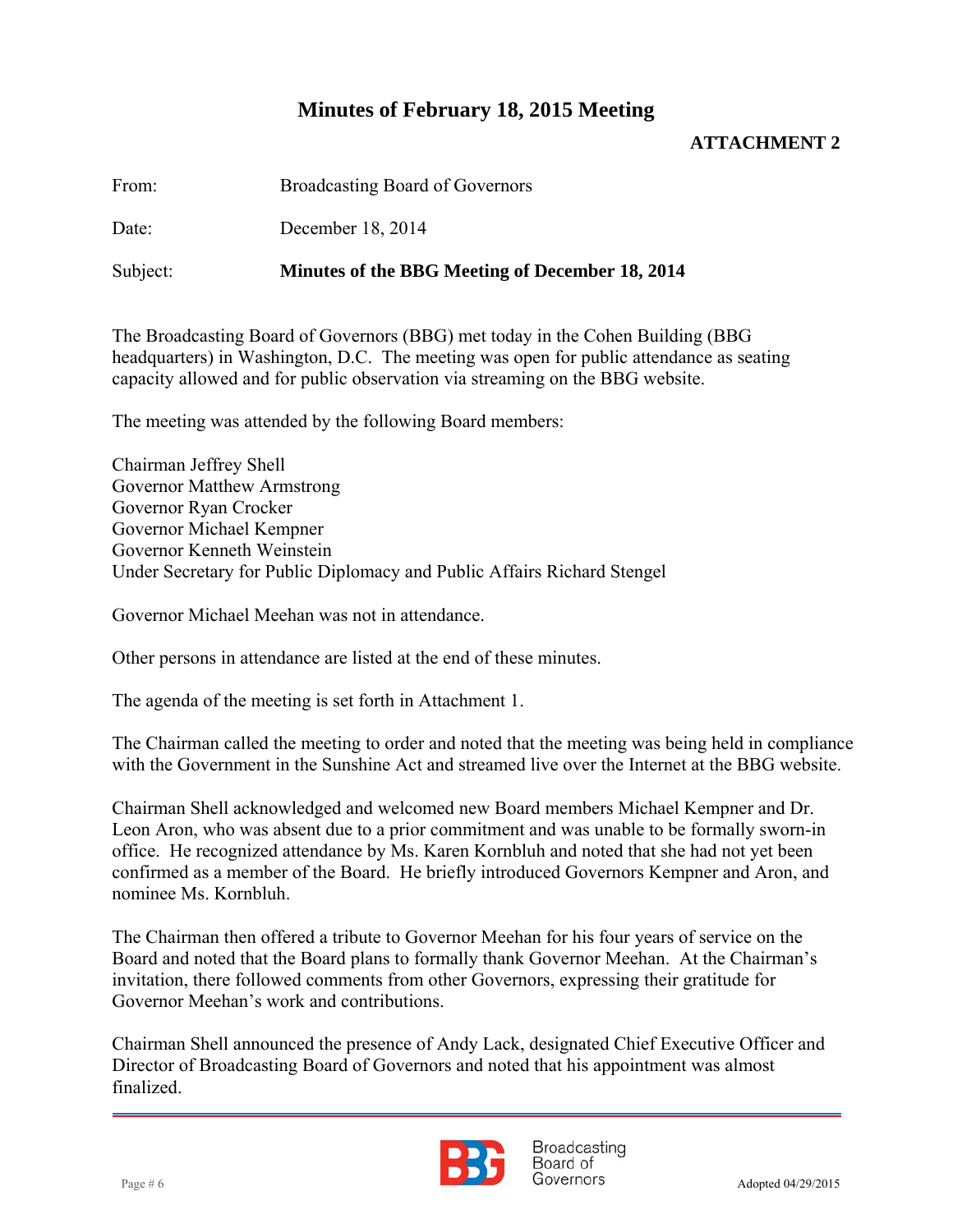independent press. He highlighted the following incidents: (1) Khadija Ismayilova, an Before moving to Board business, Chairman Shell brought attention to the threats that BBG journalists have faced since the last Board meeting. He noted that the BBG networks operate in media environments where authoritarian countries, struggling to control both information and their citizens, seek to censor objective voices and crack down on civil society, including investigative journalist for Radio Free Europe/Radio Liberty's (RFE/RL) Azerbaijani Service, was sent to pre-trial in Azerbaijan being unjustly punished for her reporting on government corruption and human rights abuses of the country, and on behalf of the Board, the Chairman called on Azeri authorities for her immediate release; (2) Omar Al Obaidi, a reporter for Alhurra-Iraq, and his cameraman were attacked, shot at, and escaped with minor injuries; (3) the brothers of Shohret Hoshur, a reporter for Radio Free Asia's Uyghur Service, were detained by Chinese authorities in an attempt to silence Mr. Hoshur's reporting on the unrest in China's Xinjiang Uyghur autonomous region; and (4) Bashar Fahmi, a correspondent of Alhurra, has not been seen or heard from since his disappearance over two years ago during a reporting trip in Aleppo, Syria. The Chairman stated that the Board takes seriously the safety of BBG's journalists and hopes the attention both here in Washington and among international advocates can help improve the dire situations of the journalists and their families, and rectify these gross violations of human rights.

The Chairman welcomed Oleksandr Motsyk, Ambassador of Ukraine to the United States, and invited David Ensor, Director of Voice of America (VOA), to introduce the Ambassador. Upon Mr. Ensor's introduction, Ambassador Motsyk presented the Princess Olga Medal (an award given in Ukraine bestowed on women of outstanding personal merit) on behalf of the President of the Ukraine to Myroslava Gongadze, anchor of VOA Ukrainian Service's flagship TV program *Chas-Time*. On behalf of the Board, the Chairman thanked the Ambassador and congratulated Ms. Gongadze.

Chairman Shell then paused to pay tribute to Mark Helmke, who passed away on November 1, 2014. At the Chairman's invitation, Governor Armstrong gave remarks, touching on Mr. Helmke's work and his importance to the BBG.

Chairman Shell asked Carlos Garcia-Perez, Director of the Office of Cuba Broadcasting, to discuss recent developments concerning normalization of U.S.-Cuba relations. Mr. Garcia-Perez described the reactions from the island. He noted that Cuba is still violating human rights and emphasized the critical role of the Martίs.

Moving to Board business, the Chairman stated that the presence of five or more Governors satisfies the Board's quorum requirement, permitting the Board to conduct business based on majority vote, a quorum being present. He said that the Board members had received by email materials for the consent agenda, and that he had not received comments from any Governors.

Chairman Shell described the three items on the consent agenda for the Board's consideration: (1) Minutes of October 30, 2014 meeting; (2) Resolution honoring VOA's Ukrainian Service  $65<sup>th</sup>$  anniversary; and (3) Resolution Honoring RFE/RL's Radio Marshall  $5<sup>th</sup>$  Anniversary. There being no comments, Under Secretary Stengel made a motion to adopt the consent agenda.



**Broadcasting** Board of Page # 7 Adopted 04/29/2015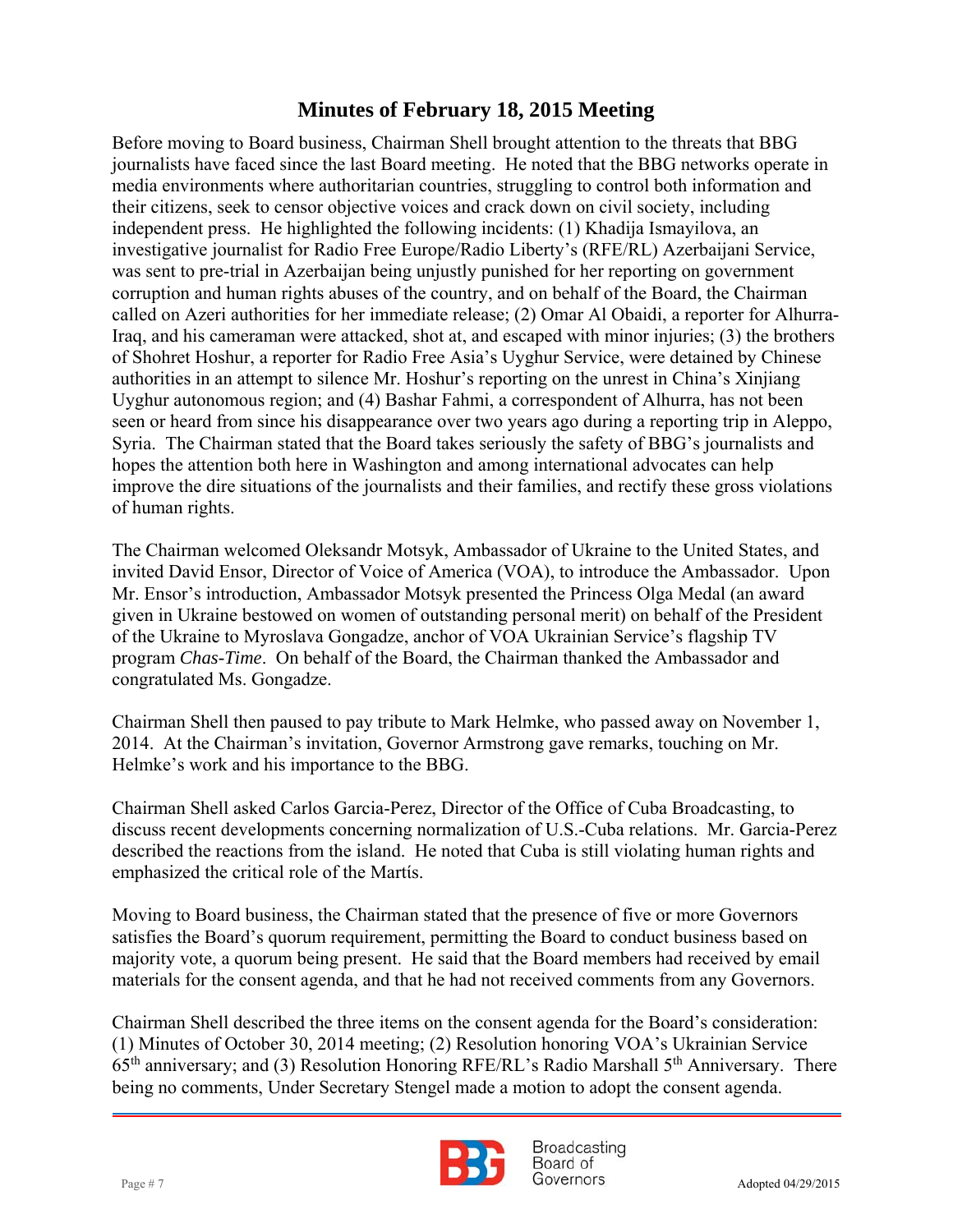Governor Armstrong seconded. The Board passed the consent agenda unanimously with an abstention by Governor Kempner.

 meetings, the Chairman invited Ann Noonan, Co-founder and Executive Director of Committee In accordance with the Board's prior protocol for allowing members of the public to speak at for U.S. International Broadcasting; Carolyn Presutti, TV correspondent for VOA Central News; and Alan Heil, Public Diplomacy Council, to address the Board for three minutes each.

The Board took a short recess and reconvened for an overview of the International Broadcasting Bureau (IBB) led by the Interim Management Team: André Mendes, Director of Global Operations; Robert Bole, Director of Global Strategy; and Suzie Carroll, Director of Global Communications. At the conclusion of the IBB "Deep Dive," the Chairman noted that this completes the first round of "Deep Dives," and that VOA will start the next round in 2015.

Chairman Shell announced the Board's participation in a presentation of the David Burke Distinguished Journalism Awards which immediately follows the Board meeting. He stated that the next Board meeting will take place at BBG Headquarters in Washington, D.C., on February 18, 2015. The Chairman then adjourned the meeting.

The Broadcasting Board of Governors agreed to the following decision elements (all decisions were adopted by a unanimous vote unless otherwise indicated):

- 1. Adoption of Minutes of October 30, 2014. The Board adopted the minutes of the October 30, 2014 meeting of the plenary Board as set forth in Attachment 2.
- 2. Resolution Honoring Voice of America's (VOA) Ukrainian Service 65<sup>th</sup> Anniversary. The Board adopted the resolution honoring VOA's Ukrainian Service 65<sup>th</sup> Anniversary as set forth in Attachment 3.
- 3. Resolution Honoring Radio Free Europe/Radio Liberty's (RFE/RL) Radio Mashaal 5<sup>th</sup> Anniversary. The Board adopted the resolution honoring RFE/RL's Radio Mashaal 5<sup>th</sup> Anniversary as set forth in Attachment 4.

### Other Attendees:

The following persons were also present during all or part of the meeting: IBB Director of Global Communications and BBG Executive Director Suzie Carroll; IBB Director of Global Operations and Acting Chief Financial Officer (CFO) Andre Mendes; IBB Director of Global Strategy Robert Bole; General Counsel and Board Secretary Paul Kollmer-Dorsey; Director of Board Operations Oanh Tran; Director of Public Affairs Letitia King; Public Affairs Specialist Anastasia Kolobrodova; Writer-Editor (Multimedia) Laurie Moy; Director of Graphics Jennifer Lea Ramsey; Director of Research and Assessments Sonja Gloeckle; Mobile Products Manager William Sullivan; Media Strategist Paul Marszalek; Acting Director of the Office of Performance Review Jeffrey Trimble; IBB Chief of Staff Marie Lennon; Director of the Office of Civil Rights Delia Johnson; Director of the Office of Contracts Cherylynn Peters; Director of the Office of Workforce Support and Development David Milligan; Director of Strategy and



**Broadcasting** Board of Page # 8 Adopted 04/29/2015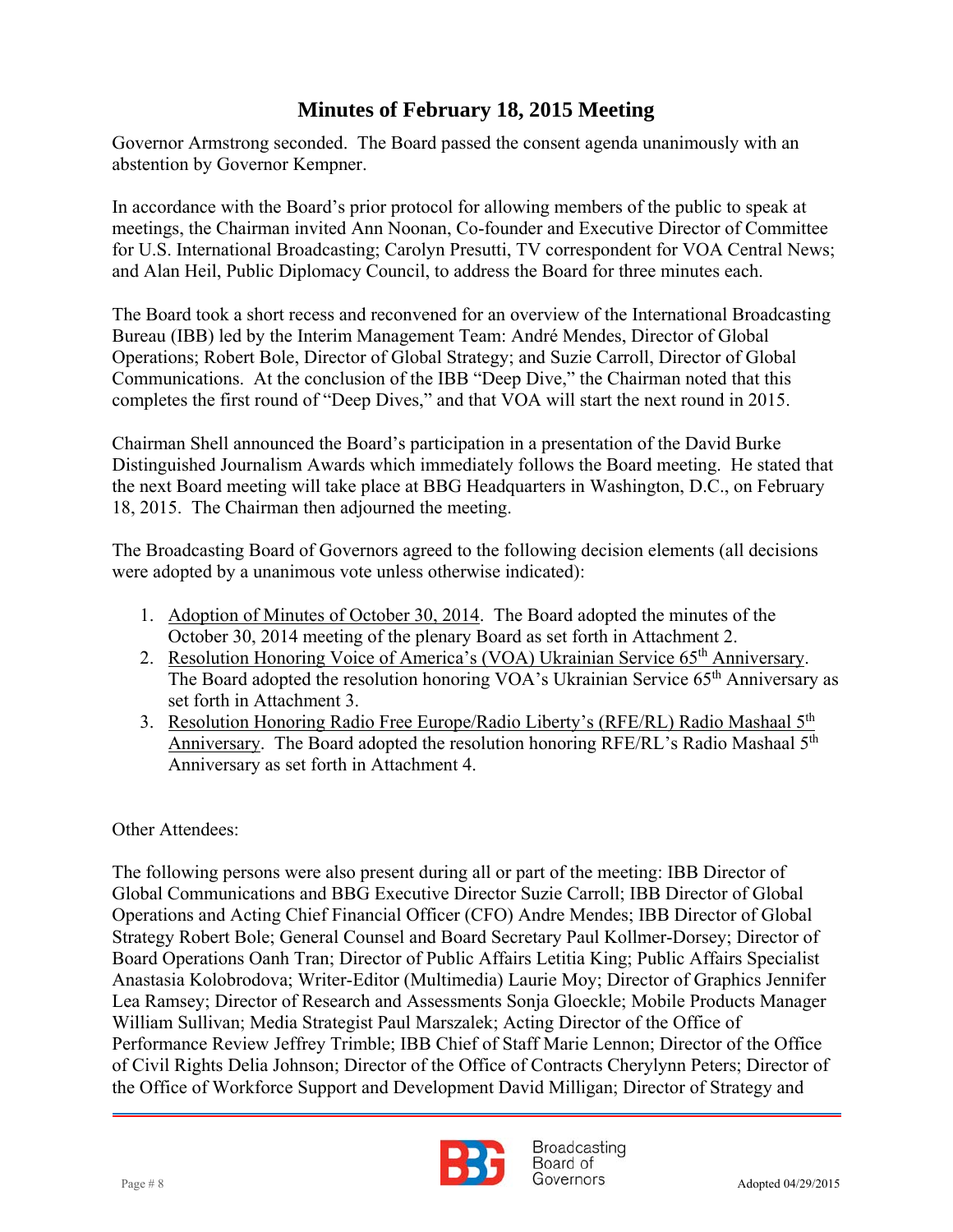and Acting CFO Victor Morales; Deputy for Technology Support Services Veris Burton; Development Bruce Sherman; Acting Director of the Office of Security Frederick Lang; Deputy Engineering Resource and Acting Deputy CFO Connie Stephens; Deputy Engineering Services and Acting Director of the Office of Technology, Services and Innovation Terry Balazs; Regional Marketing Officer Oscar Barcelo; Special Advisor to the Director of Global Operations President Management Fellow - Management and Policy Analyst Nicholas Fechter; David Ensor, Director of the Voice of America; Kelu Chao, VOA Associate Director for Language Programming and Acting Chief of Staff; Scott Stearns, VOA Correspondent at State Department; Myroslava Gongadze, VOA Ukrainian Service; Rebecca McMenamen, VOA Senior Advisor of Strategy; Carlos Garcia-Perez, Director of the Office of Cuba Broadcasting; John Giambalvo, Interim Manager for RFE/RL; Nenad Pejic, RFE/RL Interim Manager (via telephone); Christine Fetzko, RFE/RL Director of Corporate Strategy & Operations; Ben Herman, RFE/RL General Counsel; Libby Liu, President of Radio Free Asia (RFA); Bernadette Burns, RFA General Counsel; Brian Conniff, President of the Middle East Broadcasting Networks; Dan Sreebny, Senior Advisor for BBG, Office of the Under Secretary for Public Diplomacy & Public Affairs; and BBG nominee Karen Kornbluh.

Approved:

Jeffrey Shell Chairman

 $\mathcal{L}_\text{max}$  , where  $\mathcal{L}_\text{max}$  , we have the set of  $\mathcal{L}_\text{max}$ 

Witnessed:

 $\mathcal{L}_\text{max}$  , where  $\mathcal{L}_\text{max}$  , we have the set of  $\mathcal{L}_\text{max}$ Paul Kollmer-Dorsey Board Secretary

Attachments:

- 1. Agenda for December 18, 2014 Meeting
- 2. Minutes of the October 30, 2014 Board Meeting
- 3. Resolution Honoring VOA's Ukrainian Service 65<sup>th</sup> Anniversary
- 4. Resolution Honoring RFE/RL's Radio Mashaal 5<sup>th</sup> Anniversary

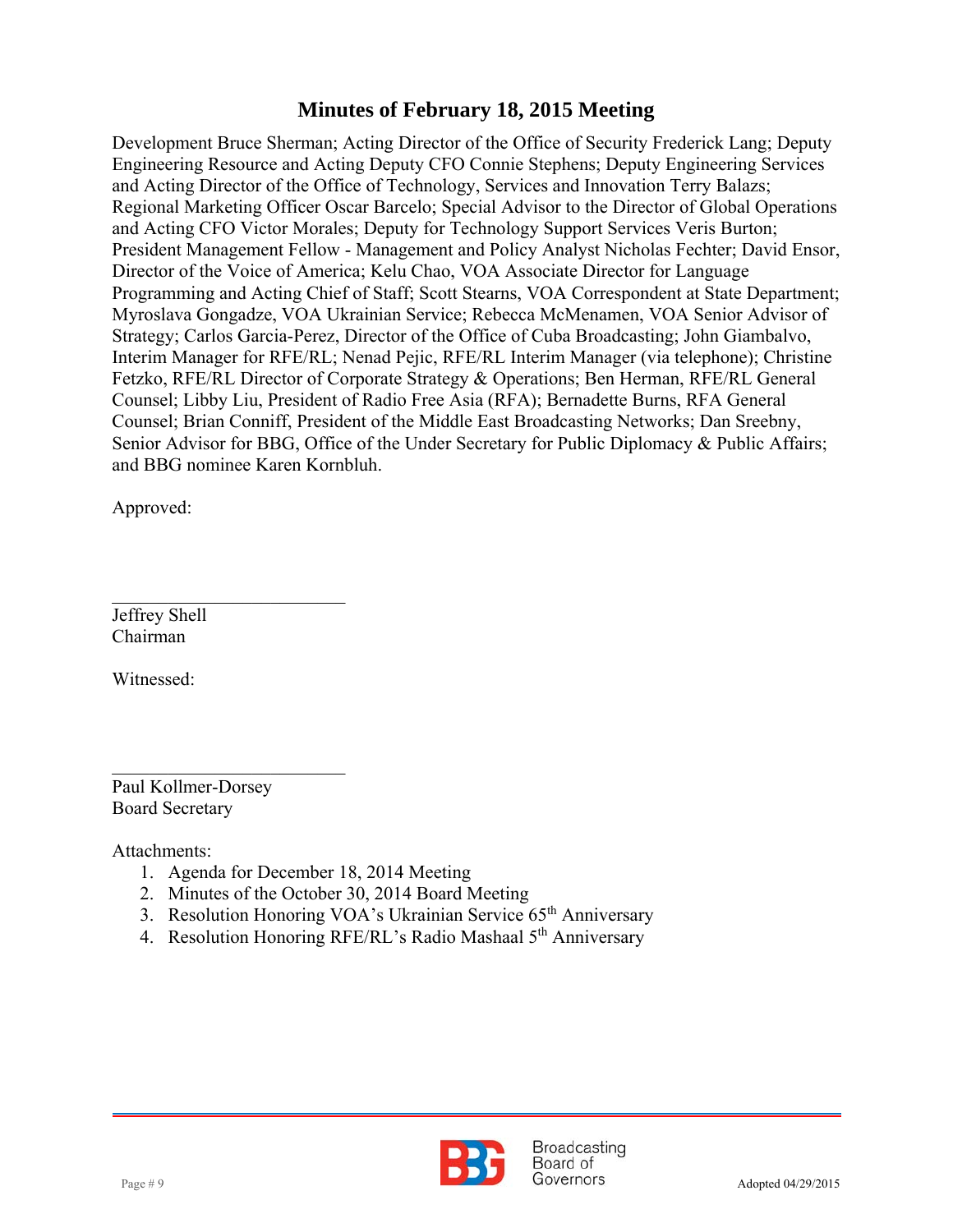### **ATTACHMENT 3**

### **RESOLUTION HONORING MICHAEL MEEHAN**

#### **February 18, 2015**

WHEREAS, Michael Meehan, in his role as a member of the Broadcasting Board of Governors (BBG) from July 2010 to December 2014, has strongly supported accurate, objective journalism for audiences around the world in places whose media are not entirely free;

WHEREAS, Mr. Meehan's legacy includes improving the agency's agility and capacity to respond to an ever changing worldwide media environment;

WHEREAS, Mr. Meehan served tirelessly on numerous BBG Board committees, providing guidance, insight and leadership as the Board navigated systematic changes;

WHEREAS, Mr. Meehan's institutional knowledge and acumen during the Board transition were especially noteworthy;

WHEREAS, Mr. Meehan was a forceful proponent of Internet freedom and censorship circumvention technologies to help audiences gain access to important information;

WHEREAS, Mr. Meehan provided public support to agency communications efforts and was actively involved in outreach and cooperation across the public and private spheres; and

WHEREAS, Mr. Meehan drew on his extensive experience with Congress and the media to provide guidance at critical times.

NOW, THEREFORE, be it resolved that the Broadcasting Board of Governors honors Mr. Meehan's contribution to the agency and extends its deepest thanks for all that he has done.

BE IT FURTHER RESOLVED that an appropriate copy of this resolution be forwarded to Michael Meehan.